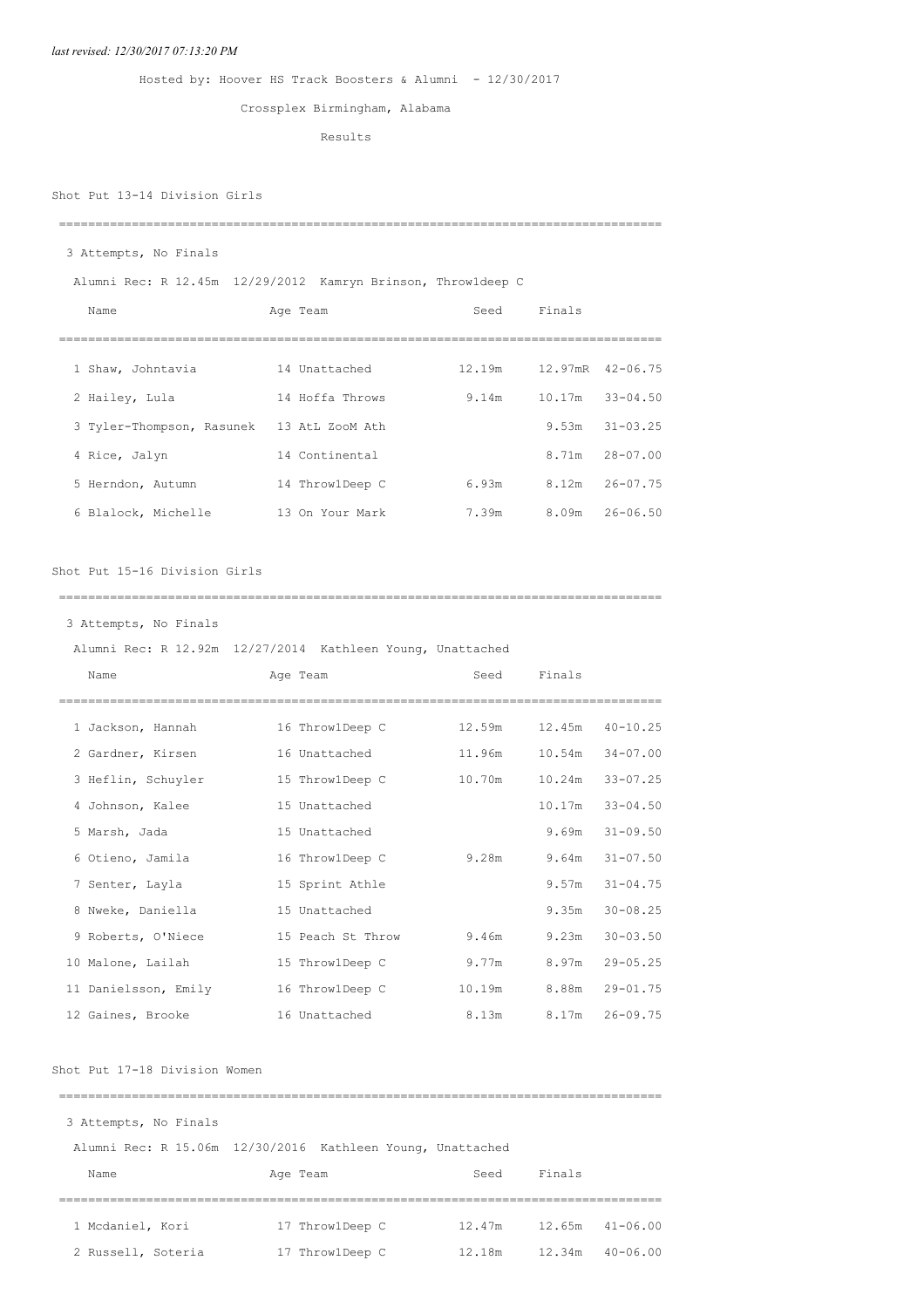| 3 Joyner, Javon          | 17 ThrowlDeep C  | 11.99m | 11.98m | $39 - 03.75$ |
|--------------------------|------------------|--------|--------|--------------|
| 4 Fraker, Addie          | 17 ThrowlDeep C  | 12.97m | 11.40m | $37 - 05.00$ |
| 5 Solheim, Victoria      | 18 ThrowlDeep C  | 11.77m | 11.12m | $36 - 05.75$ |
| 6 Cruz, Giselle          | 17 ThrowlDeep C  | 10.15m | 10.46m | $34 - 04.00$ |
| 7 Gray, Jamie            | 17 The Heat Tra  |        | 10.26m | $33 - 08.00$ |
| 8 Meyers, Ariel          | 17 747 Elite Tr  |        | 10.06m | $33 - 00.25$ |
| 9 Macklin, Taylor        | 18 Bluff City S  | 11.28m | 10.03m | $32 - 11.00$ |
| 10 Bardan, Jana          | 17 Hoffa Throws  | 10.36m | 10.02m | $32 - 10.50$ |
| 11 Williams, Colleen     | 17 ThrowlDeep C  | 9.75m  | 9.40m  | $30 - 10.25$ |
| 12 Woods, Katie          | 18 Kindersport   | 9.75m  | 9.24m  | $30 - 03.75$ |
| 13 Grigenas, Karena      | 17 ThrowlDeep C  | 9.65m  | 9.05m  | $29 - 08.25$ |
| 14 Isaacs, Ellie         | 17 Hoffa Throws  | 10.06m | 9.02m  | $29 - 07.25$ |
| 15 Thomas, Madelyn       | 17 Chatt Jets    | 10.85m | 8.82m  | $28 - 11.25$ |
| 16 Whissell, Grace       | 17 Unattached    | 8.53m  | 7.95m  | $26 - 01.00$ |
| 17 Fellhoelter, Kathryn  | 17 Unattached    | 8.67m  | 7.85m  | $25 - 09.25$ |
| -- Abdurrahman, Siddeega | 17 ThrowlDeep C  | 11.70m | FOUL   |              |
| -- Johnson, Morgan       | 17 P St Throwers | 12.05m | FOUL   |              |

Shot Put 15-16 Division Boys

===================================================================================

Attempts, No Finals

Alumni Rec: R 16.17m 12/27/2014 Ryan Spiecha, Throw 1 Deep

| Name                  | Age Team          | Seed   | Finals      |              |
|-----------------------|-------------------|--------|-------------|--------------|
| 1 Loper, Justyn       | 16 Peach St Throw | 15.54m | 15.66m      | $51 - 04.50$ |
| 2 Kinder, Jett        | 16 Kindersport    | 13.21m | 12.92m      | $42 - 04.75$ |
| 3 Love, Jake          | 16 Chatt Jets     | 12.28m | 12.51m      | $41 - 00.50$ |
| 4 Bryan, Anthony      | 16 Santa Rosa B   | 13.72m | 12.43m      | $40 - 09.50$ |
| 5 Bostic, Calvin      | 15 Unattached     | 13.69m | 12.28m      | $40 - 03.50$ |
| 6 Valliere, Kaleb     | 16 Peach St Throw | 11.44m | 11.81m      | $38 - 09.00$ |
| 7 Robinson, Mason     | 15 Unattached     | 11.71m | 11.75m      | $38 - 06.75$ |
| 8 Edwards, Kamden     | 15 Dunning Elit   | 12.00m | 11.49m      | $37 - 08.50$ |
| 9 Gray, Joshua        | 15 The Heat Tra   |        | 9.96m       | $32 - 08.25$ |
| 10 Brown, Antonio     | 16 Legacy Athle   |        | 9.92m       | $32 - 06.50$ |
| 11 Dare, Elijah       | 15 Peach St Throw | 10.15m | 9.84m       | $32 - 03.50$ |
| 12 Granger, Andrew    | 15 Peach St Throw | 12.60m | 9.14m       | $30 - 00.00$ |
| 13 Armstrong, Zachary | 15 Unattached     |        | 8.73m       | $28 - 07.75$ |
| 14 Wynne, Bryce       | 15 Richmond Gol   | 9.27m  | 8.49m       | $27 - 10.25$ |
| -- Brown, Kyle        | 16 ThrowlDeep C   | 13.26m | <b>FOUL</b> |              |

Shot Put 17-18 Division Men

| 3 Attempts, No Finals         |                             |      |        |
|-------------------------------|-----------------------------|------|--------|
| Alumni Rec: R 18.84m 1/2/2016 | Isaiah Rogers, Throw 1 Deep |      |        |
| Name                          | Age Team                    | Seed | Finals |

===================================================================================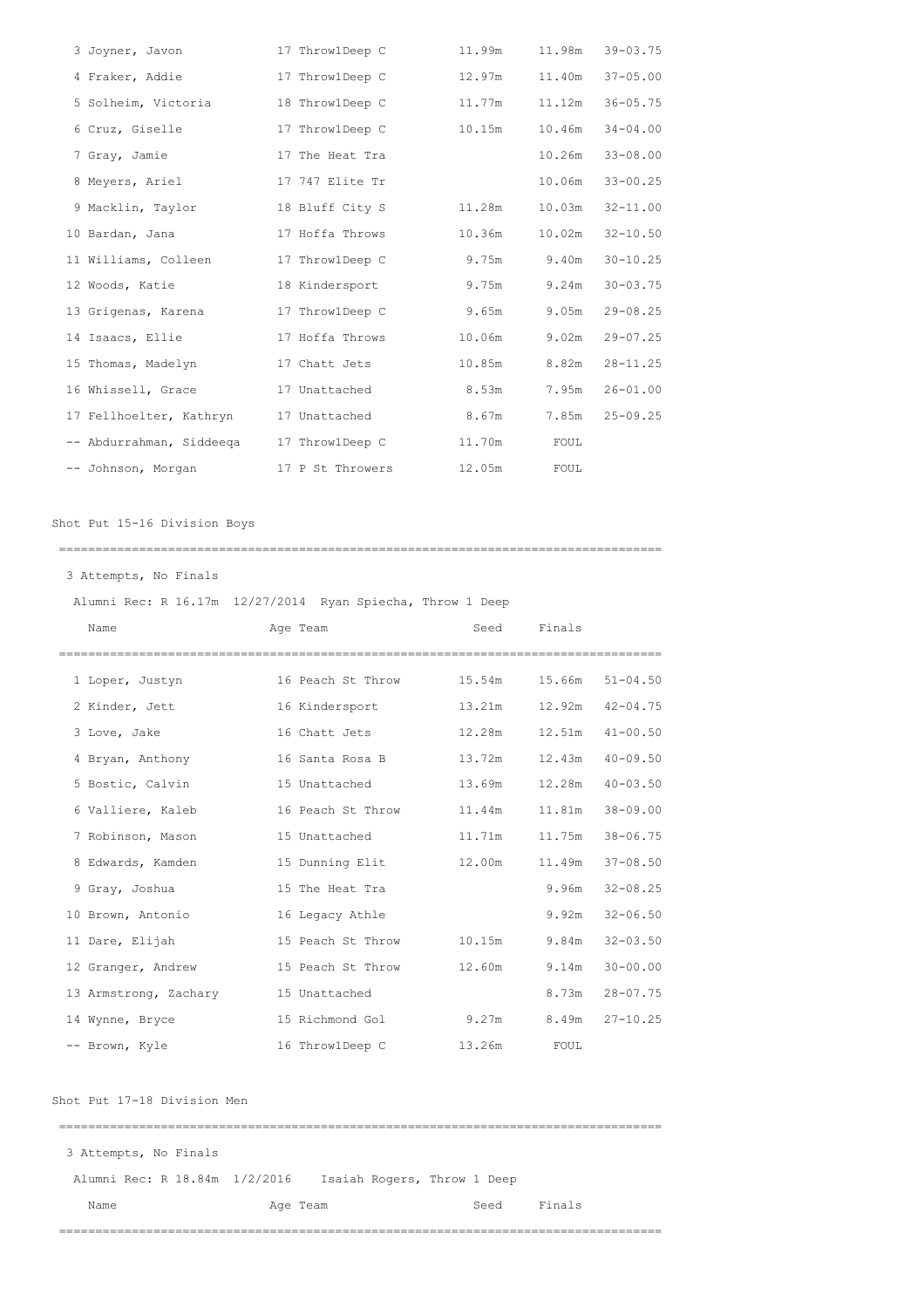| 1 Anderson, Jermaine  | 18 Peach St Throw | 19.41m | 17.84m | $58 - 06.50$ |
|-----------------------|-------------------|--------|--------|--------------|
| 2 Duffin, Tanner      | 17 ThrowlDeep C   | 16.98m | 17.52m | $57 - 05.75$ |
| 3 Kazimov, Ridvan     | 17 ThrowlDeep C   | 15.33m | 15.81m | $51 - 10.50$ |
| 4 Edge, Robert        | 17 ThrowlDeep C   | 14.84m | 15.68m | $51 - 05.50$ |
| 5 Pierce, Jeremiah    | 17 Unattached     |        | 15.48m | $50 - 09.50$ |
| 6 Rivera, Christopher | 17 Unattached     | 14.76m | 15.40m | $50 - 06.25$ |
| 7 Mullinax, Paul      | 18 Hoffa Throws   | 15.24m | 15.20m | $49 - 10.50$ |
| 8 Klima, Walter       | 18 ThrowlDeep C   | 15.56m | 14.22m | $46 - 08.00$ |
| 9 Roberts, Omar       | 18 Peach St Throw | 14.72m | 14.13m | $46 - 04.25$ |
| 10 Musselwhite, Jake  | 17 Unattached     |        | 13.92m | $45 - 08.00$ |
| 11 Patterson, Diallo  | 17 Peach St Throw | 12.45m | 11.99m | $39 - 04.00$ |
| 12 Brown, Ethan       | 18 Peach St Throw | 14.38m | 11.50m | $37 - 08.75$ |
| 13 Herndon, Austin    | 17 ThrowlDeep C   | 10.70m | 11.43m | $37 - 06.00$ |
| -- Wonsley, Nathan    | 17 ThrowlDeep C   | 16.32m | FOUL   |              |

Shot Put Open Men

| 3 Attempts, No Finals         |                             |        |        |                     |
|-------------------------------|-----------------------------|--------|--------|---------------------|
| Alumni Rec: R 15.02m 1/2/2016 | Robert Watson, Throw 1 Deep |        |        |                     |
| Name                          | Age Team                    | Seed   | Finals |                     |
|                               |                             |        |        |                     |
| 1 Loper, Madias               | 19 Peach St Throw           | 14.15m | 14.76m | $48 - 05.25$        |
| 2 Pritchard, Anthony          | 29 Kindersport              | 13.11m |        | $12.87m$ $42-02.75$ |
| 3 Fraker, Tom                 | 59 Unattached               | 12.80m | 12.70m | $41 - 08.00$        |
| 4 Williams, Steve             | 19 Unattached               | 10.98m |        | $9.59m$ $31-0.5.75$ |
| 5 Davis, Sid                  | 83 Atlanta Trac             | 9.14m  |        | $8.28m$ $27-02.00$  |
|                               |                             |        |        |                     |

===================================================================================

Weight Throw 15-16 Division Girls

Top Nine to Finals Alumni Rec: R 17.12m 12/27/2014 Kamryn Brinson, Throw 1 Deep Name Age Team Seed Finals =================================================================================== Roberts, O'Niece 15 Peach St Throw 14.65m 14.06m 46-01.50 Heflin, Schuyler 15 Throw1Deep C 14.76m 13.54m 44-05.25 Jackson, Hannah 16 Throw1Deep C 14.51m 12.14m 39-10.00 Judge, Hannah 16 Throw1Deep C 13.28m 12.11m 39-08.75 Malone, Lailah 15 Throw1Deep C 11.63m 12.07m 39-07.25 Senter, Layla 15 Sprint Athle 11.10m 36-05.00 Otieno, Jamila 16 Throw1Deep C 14.18m 10.70m 35-01.25 Marsh, Jada 15 Unattached 10.50m 34-05.50 Nweke, Daniella 15 Unattached 7.94m 26-00.75 -- Danielsson, Emily 16 Throw1Deep C 12.38m FOUL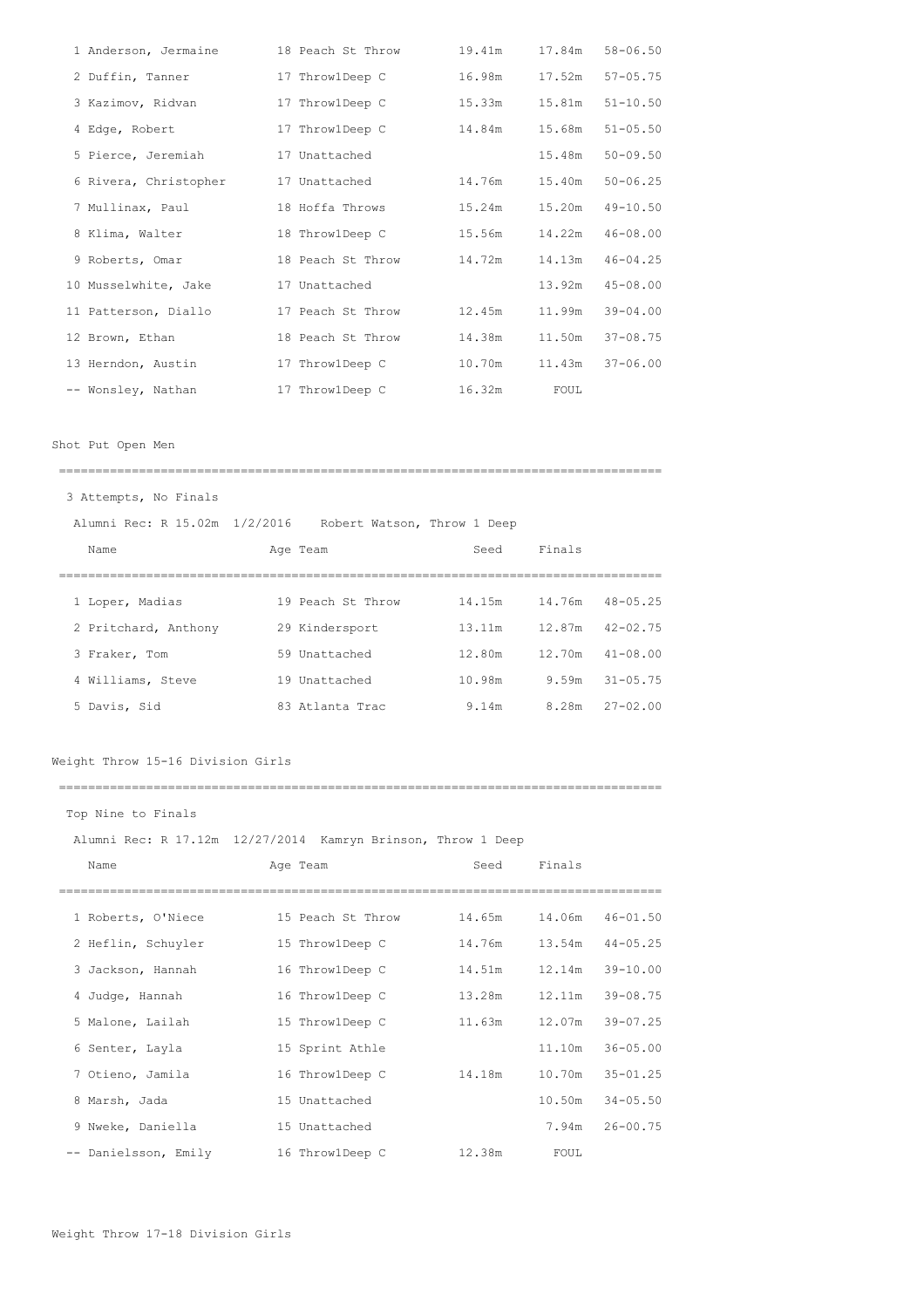===================================================================================

Top Nine to Finals

# Alumni Rec: R 18.52m 12/29/2012 Avana Story, Unattached

| Name                    | Age Team         | Seed   | Finals                 |
|-------------------------|------------------|--------|------------------------|
|                         |                  |        |                        |
| 1 Joyner, Javon         | 17 ThrowlDeep C  | 18.27m | 18.42m<br>$60 - 05.25$ |
| 2 Solheim, Victoria     | 18 ThrowlDeep C  | 15.46m | 14.97m<br>$49 - 01.50$ |
| 3 Fraker, Addie         | 17 ThrowlDeep C  | 14.99m | $47 - 05.00$<br>14.45m |
| 4 Mallett, Shannah      | 17 ThrowlDeep C  | 16.03m | 14.23m<br>$46 - 08.25$ |
| 5 Russell, Soteria      | 17 ThrowlDeep C  | 13.85m | $46 - 07.50$<br>14.21m |
| 6 Johnson, Morgan       | 17 P St Throwers | 14.22m | $44 - 10.75$<br>13.68m |
| 7 Abdurrahman, Siddeeqa | 17 ThrowlDeep C  | 13.39m | 12.87m<br>$42 - 02.75$ |
| 8 Mcdaniel, Kori        | 17 ThrowlDeep C  | 11.63m | 12.70m<br>$41 - 08.00$ |
| 9 Grigenas, Karena      | 17 ThrowlDeep C  | 13.55m | $39 - 06.50$<br>12.05m |
| 10 Cruz, Giselle        | 17 ThrowlDeep C  | 11.27m | 11.53m<br>$37 - 10.00$ |
| 11 Williams, Colleen    | 17 ThrowlDeep C  | 10.87m | $31 - 07.25$<br>9.63m  |

Weight Throw 15-16 Division Boys

| Top Nine to Finals |                                                             |        |        |                     |  |  |  |  |  |
|--------------------|-------------------------------------------------------------|--------|--------|---------------------|--|--|--|--|--|
|                    | Alumni Rec: R 18.21m 12/28/2013 Seth Whitener, Throwldeep C |        |        |                     |  |  |  |  |  |
| Name               | Age Team                                                    | Seed   | Finals |                     |  |  |  |  |  |
|                    |                                                             |        |        |                     |  |  |  |  |  |
| 1 Brown, Kyle      | 16 ThrowlDeep C                                             | 20.97m |        | 20.34mR 66-08.75    |  |  |  |  |  |
| 2 Granger, Andrew  | 15 Peach St Throw                                           | 14.45m |        | $15.57m$ $51-01.00$ |  |  |  |  |  |
| 3 Loper, Justyn    | 16 Peach St Throw                                           | 16.67m |        | $15.41m$ $50-06.75$ |  |  |  |  |  |
| 4 Robinson, Mason  | 15 Unattached                                               | 12.19m |        | $12.71m$ $41-08.50$ |  |  |  |  |  |
| 5 Dare, Elijah     | 15 Peach St Throw                                           | 13.40m |        | 11.85m 38-10.50     |  |  |  |  |  |
| 6 Bostic, Calvin   | 15 Unattached                                               | 15.24m |        | $10.56m$ $34-07.75$ |  |  |  |  |  |
| -- Valliere, Kaleb | 16 Peach St Throw                                           | 14.26m | FOUL.  |                     |  |  |  |  |  |
|                    |                                                             |        |        |                     |  |  |  |  |  |

# Weight Throw 17-18 Division Boys

| Top Nine to Finals            |  |                             |        |        |              |  |  |
|-------------------------------|--|-----------------------------|--------|--------|--------------|--|--|
| Alumni Rec: R 22.41m 1/2/2016 |  | Isaiah Rogers, Throw 1 Deep |        |        |              |  |  |
| Name                          |  | Age Team                    | Seed   | Finals |              |  |  |
|                               |  |                             |        |        |              |  |  |
| 1 Duffin, Tanner              |  | 17 ThrowlDeep C             | 20.82m | 18.12m | $59 - 05.50$ |  |  |
| 2 Wonsley, Nathan             |  | 17 ThrowlDeep C             | 17.71m | 18.03m | 59-02.00     |  |  |
| 3 Del Bagno, Jeffrey          |  | 17 ThrowlDeep C             | 18.47m | 17.47m | $57 - 03.75$ |  |  |
| 4 Kazimov, Ridvan             |  | 17 ThrowlDeep C             | 18.74m | 17.42m | $57 - 02.00$ |  |  |
| 5 Edge, Robert                |  | 17 ThrowlDeep C             | 18.21m | 17.22m | $56 - 06.00$ |  |  |
| 6 Anderson, Jermaine          |  | 18 Peach St Throw           | 17.30m | 16.11m | $52 - 10.25$ |  |  |
| 7 Patterson, Diallo           |  | 17 Peach St Throw           | 13.70m | 15.95m | $52 - 04.00$ |  |  |
| 8 Roberts, Omar               |  | 18 Peach St Throw           | 17.84m | 15.94m | $52 - 03.75$ |  |  |
| 9 Brown, Ethan                |  | 18 Peach St. Throw          | 17.04m | 14.96m | $49 - 01.00$ |  |  |